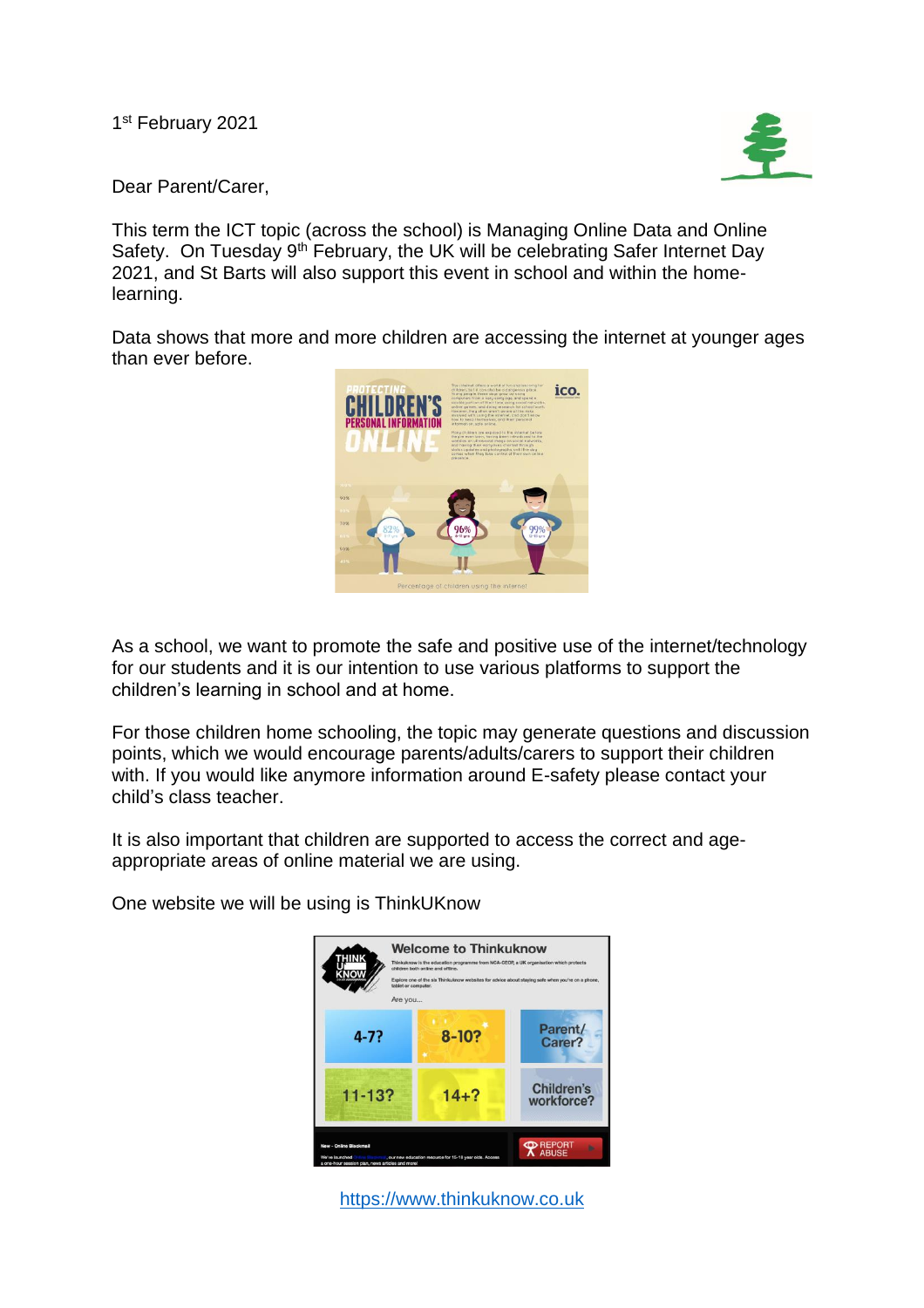This is a government and law enforcement backed, interactive, learning platform, that provides games, videos, and question-based scenarios involving characters. The Website is partitioned into 3 age groups.

**It is important that your child only accesses the areas that are age appropriate and relevant to them**.

This website also has a number of areas and links to support parents to keep their children safe. Please feel free to look around this web site, to feel confident in the content.

If you have any questions, do not hesitate to contact your class teacher or myself as the curriculum co-ordinator.

In due course, it is likely that you will receive a post on Tapestry from your teachers simply directing you to tasks on the ThinkUKnow website. We hope that you will find them helpful in supporting your child's understanding of how to use the internet safely.

Thank you for your support in this matter.

Kind regards Mrs Francks E-safety co-ordinator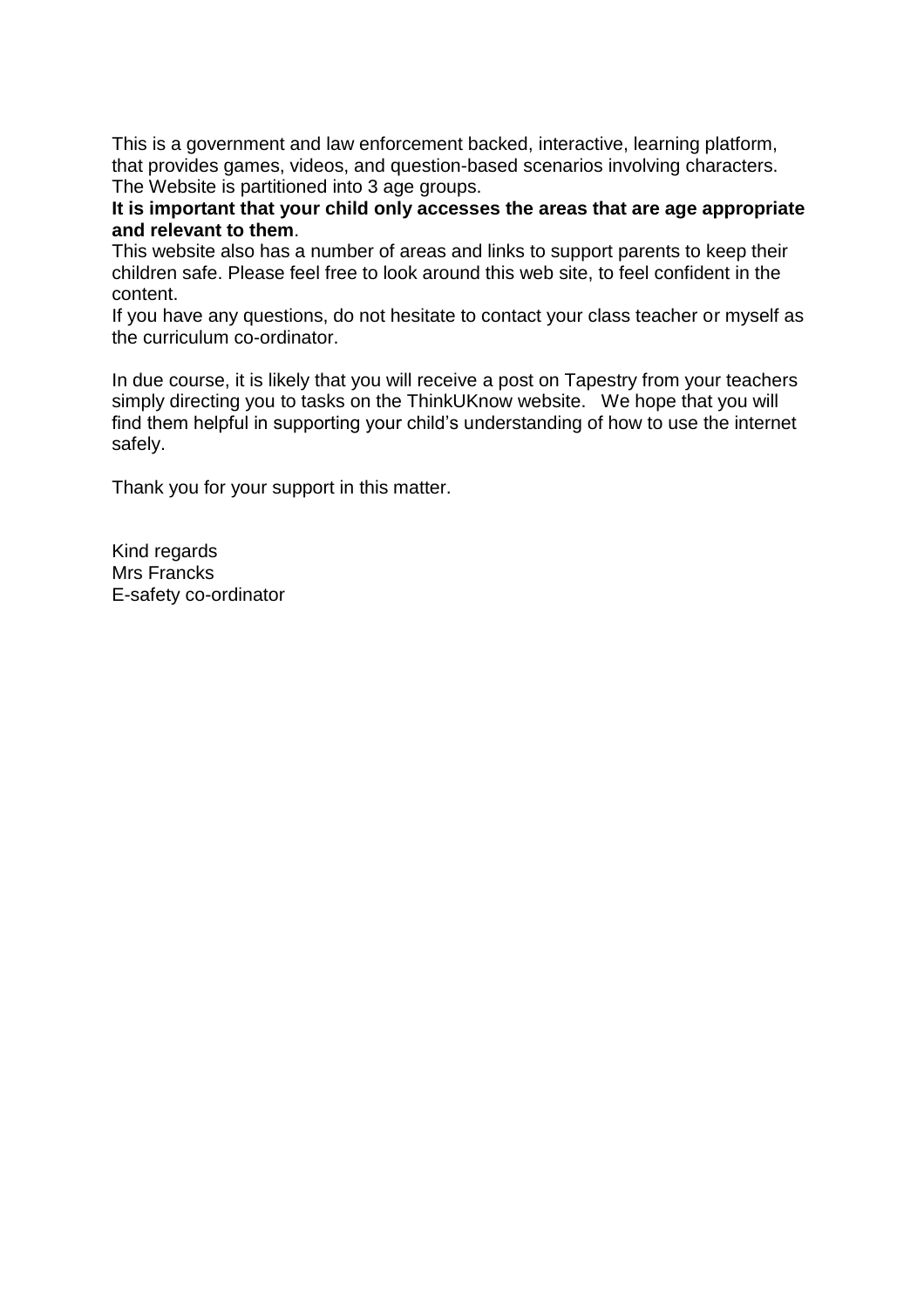1 st February 2021



Ages 4-7

Dear Parent/Carer,

## **Your child's online safety education this term**

In this term's ICT/PSHE sessions your child's class will be studying a unit of work based on *Jessie & Friends*, an animated series about online safety produced by Thinkuknow. Thinkuknow is the national education programme from NCA-CEOP at the National Crime Agency. NCA-CEOP works to keep children safe from sexual abuse and exploitation.

## **About** *Jessie & Friends*

*Jessie & Friends* follows the adventures of Jessie, Tia and Mo as they begin to navigate the online world, watching videos online, sharing photos and playing games. The friends learn that while the internet can be an exciting place where they can learn and have fun, sometimes they may encounter things online which may make them feel worried or sad.

The aim of the animations and accompanying activities are to give 4-7 year olds the knowledge, skills and con dence they need to help them stay safe from sexual abuse, exploitation and other risks they may encounter online. The animations and activities provide children with the opportunity to explore ideas like trust, false identity online, consent, and develop their con dence to ask an adult they trust for help if something online makes them feel uncomfortable.

The *Jessie & Friends* animations and lessons are age appropriate and are not scary. They **do not** depict any situations where adults communicate with children online. [*If*  using Im 3: Instead, they show<sup>17</sup> safe, non-scary situations between children to help young viewers identify ways in which people might sometimes try to pressure or trick others online. Learning how to identify when this is happening, and how to get help by telling an adult they trust, will help children respond safely in many risky situations, including if an adult tries to pressure or trick them online.]

The resource has been awarded the PSHE Association Quality Mark. This demonstrates that *Jessie & Friends* supports effective teaching practice, and meets